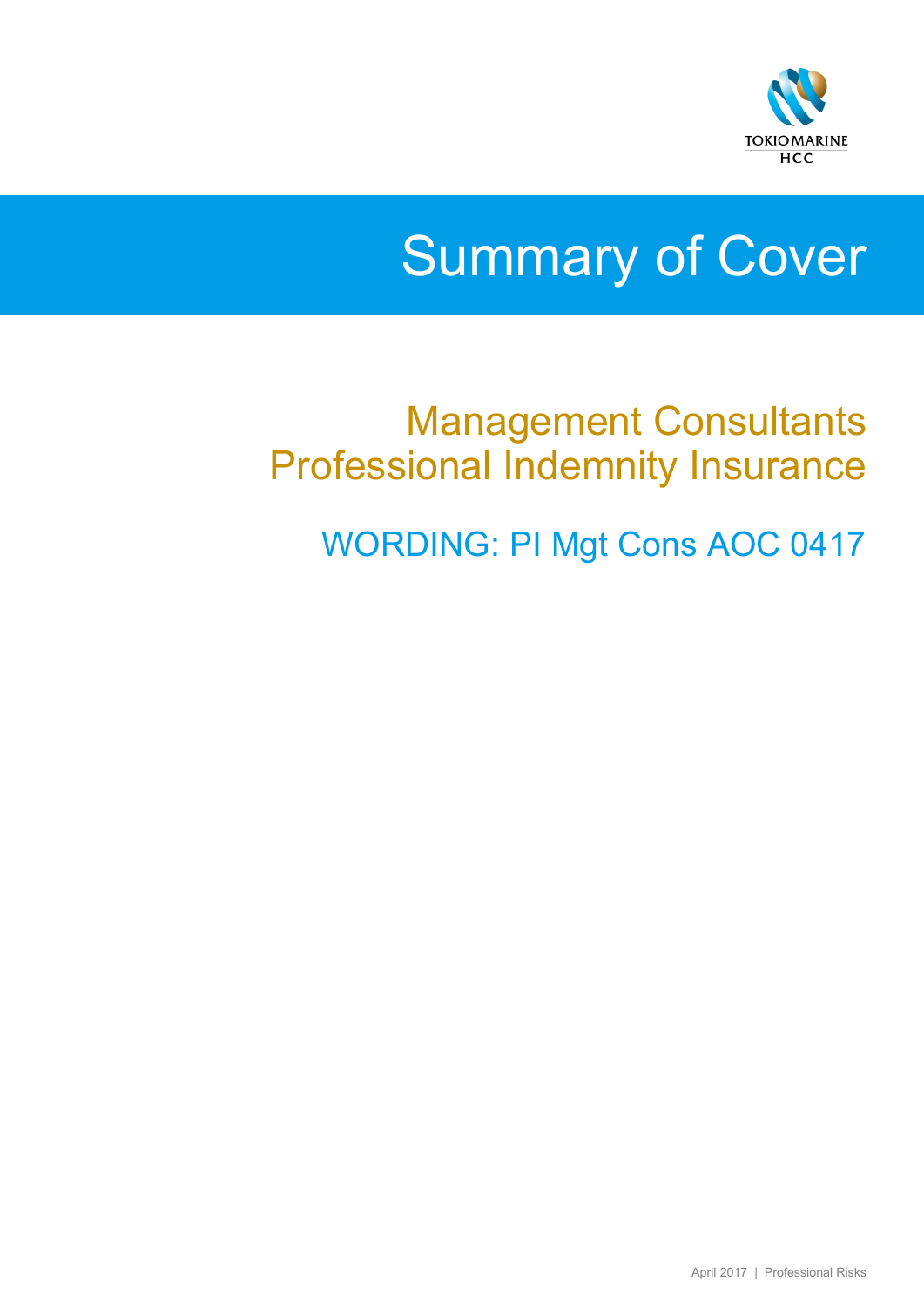This is a guide to the cover given by the policy. It does not cover every provision of the policy wording, but your broker will be happy to discuss it with you in more detail. You should read the policy and the additional clauses for full details of the terms and conditions.

## PROFESSIONAL INDEMNITY INSURANCE

### Indemnity Limit

The indemnity limit is on an 'any one claim' basis (in other words no restriction as to the number of claims in a year but each claim has a maximum limit). HCC International can offer up to £10 million cover.

### Key features of the cover

- Insurance Act 2015 Compliant.
- Cover is provided on a civil liability basis and specifically provides cover for claims made against the Insured for legal liability arising from:
	- o **Breach of professional duty;**
	- o **Dishonesty of employees;**
	- o **Libel or slander;**
	- o **Unintentional breach of confidentiality;**
	- o **Unintentional infringement of intellectual property rights.** (Many insurers limit this cover to copyright only);
	- o **Loss of or damage to documents.**
- Costs of prosecuting claims for infringement of the Insured's intellectual property rights (sub-limit £25,000 in the aggregate).
- Costs of representation at any inquiry which has a direct relevance to any claim or circumstance (sub-limit £250,000 in the aggregate).
- **Data Protection cover**. This relates to the legal costs incurred to defend a criminal prosecution under the Data Protection Act.
- **Irrecoverable Fees**. Often claims can be avoided (and therefore business relationships saved) by consideration being given to waiving outstanding fees owed. Where it can be shown that the pursuit of such fees would result in a greater counter-claim then the cover allows us to work with the Insured closely and potentially reimburse the outstanding fees.
- Defence costs (lawyers, court costs, experts etc) which are payable in addition to the Indemnity Limit.

#### Main exclusions

- Risks that should be insured elsewhere e.g. Employers and Public Liability, Public / Products Liability, (although we may be able to quote separately for this if required), Property, Land etc
- Whilst our standard cover gives protection for work undertaken anywhere it does exclude North American Jurisdiction. We can normally extend the cover on request
- War, Terrorism & Nuclear risks
- Seepage and Pollution: Asbestos and Toxic Mould
- The Excess
- Claims and circumstances known at inception of cover
- Trading losses, fines and penalties
- Insolvency or bankruptcy of the Insured
- **Viruses**